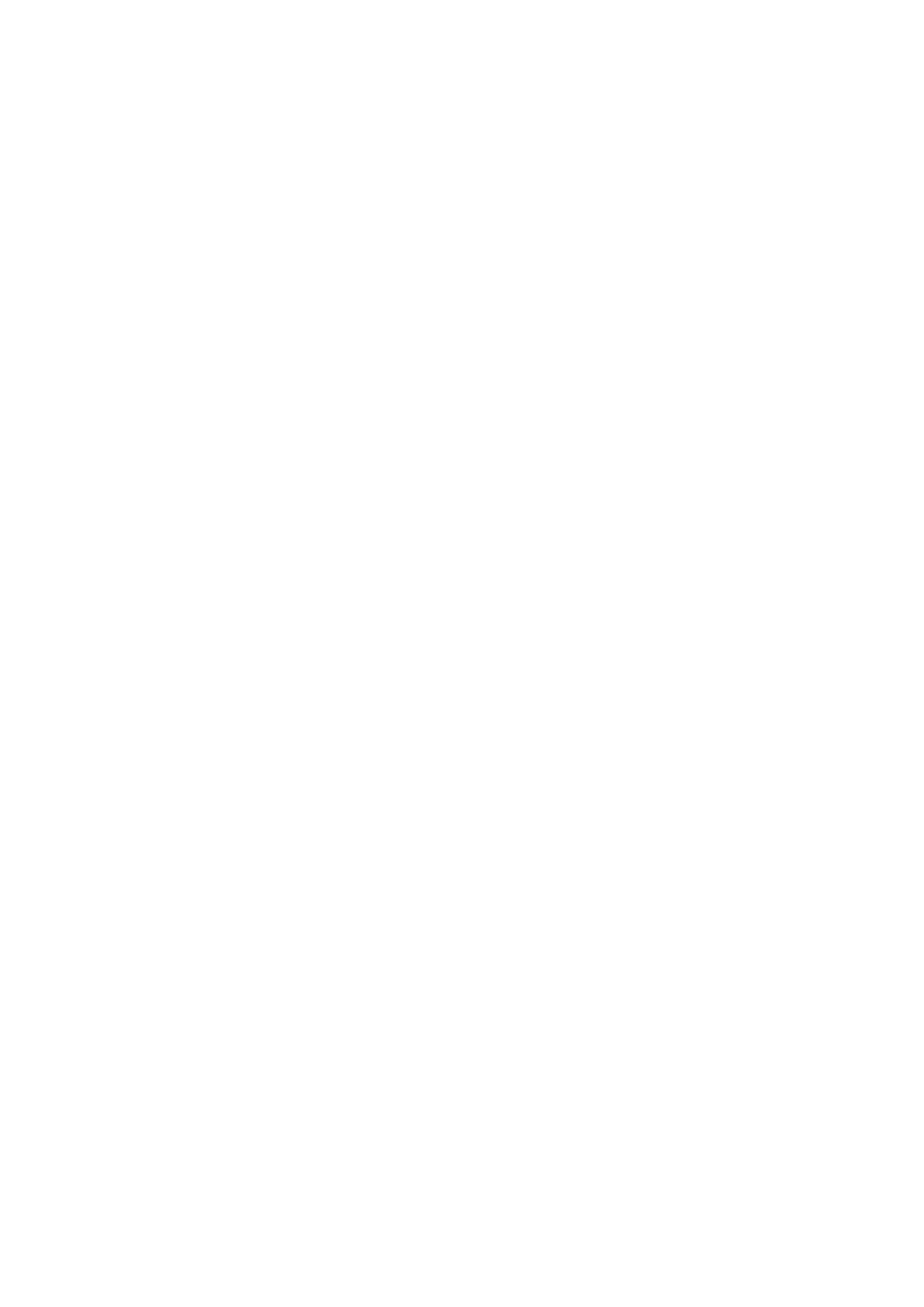# **TABLE OF CONTENTS 9 NOVEMBER 2017**

| $\mathbf 1$ . | <b>Meeting Conduct</b><br>1.1 Apologies<br>1.2 Conflict of Interest Declarations       | 5<br>5<br>5    |
|---------------|----------------------------------------------------------------------------------------|----------------|
|               |                                                                                        |                |
|               |                                                                                        |                |
|               |                                                                                        |                |
|               |                                                                                        |                |
|               | 1.3 Confirmation of Minutes                                                            | 5              |
|               | 1.4 Public Participation                                                               | 5              |
|               | 1.5 Items not on the Agenda                                                            | 5              |
| 2.            | <b>Oral Reports</b>                                                                    | 6              |
| 3.            | <b>Reports</b>                                                                         |                |
| 3.1           | <b>Upper Stebbings and Marshall Ridge Structure Planning</b>                           | 6              |
| 3.2           | <b>Criteria- Tawa Community Grants</b>                                                 | 6              |
| 3.3           | <b>Tawa Community Service Awards</b>                                                   | 7              |
| 3.4           | <b>Tawa Branding Logo</b>                                                              | $\overline{7}$ |
| 3.5           | <b>Armistice Day Memorial Plaque Rock</b>                                              | 8              |
| 3.6           | <b>NZ Post Paxsters Trial</b>                                                          | 8              |
| 3.7           | <b>Remuneration Review 2017</b>                                                        | 8              |
| 3.8           | <b>Resource Consent Applications and Approvals for 5</b><br>October to 29 October 2017 | 9              |
| 3.9           | <b>Current and Upcoming Council Consultations and</b><br><b>Surveys</b>                | 9              |
|               | 3.10 Forward Programme                                                                 | 9              |

## **Questions**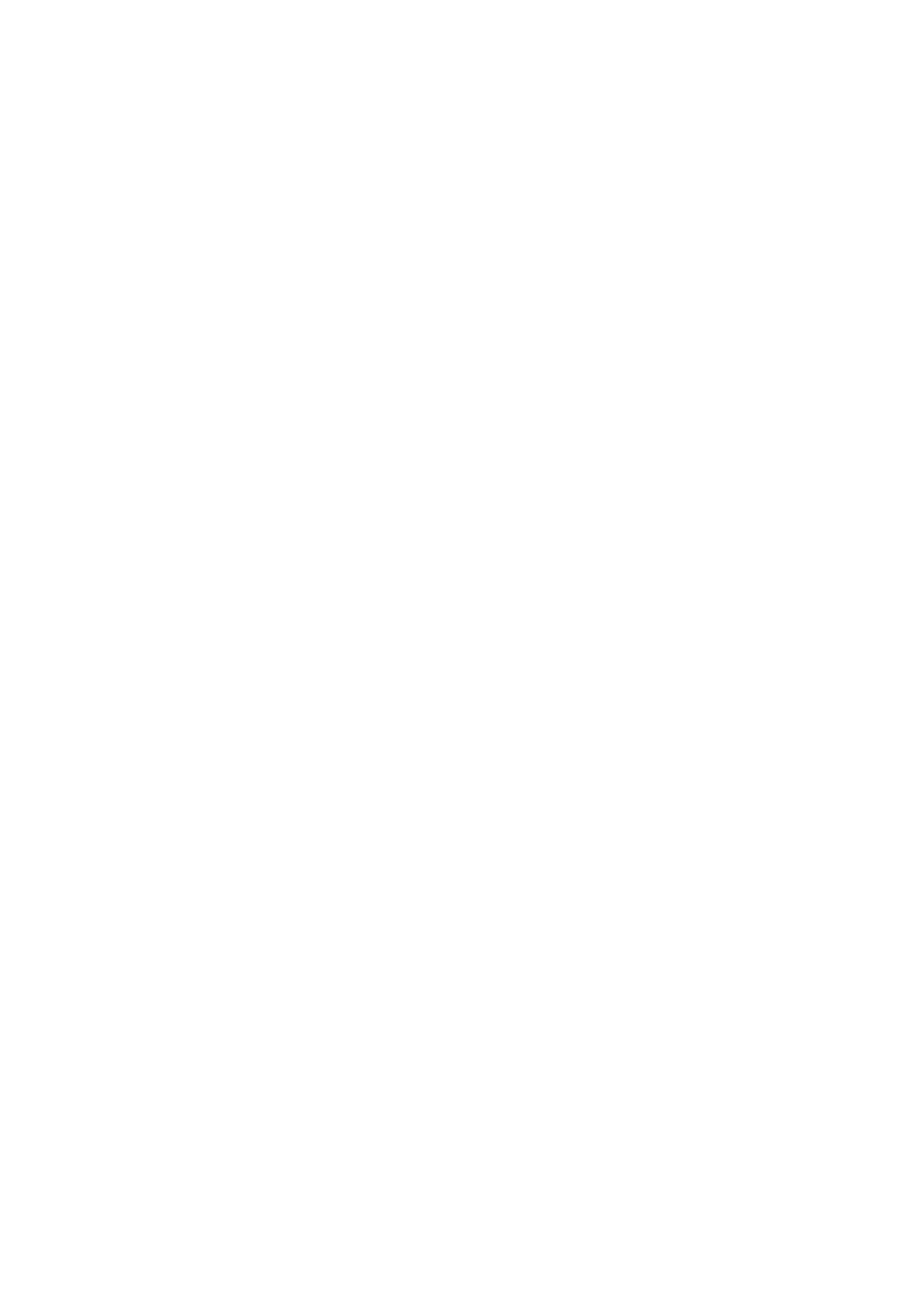# <span id="page-4-0"></span>**1 Meeting Conduct**

#### <span id="page-4-1"></span>**1. 1 Apologies**

No apologies were received.

#### <span id="page-4-2"></span>**1. 2 Conflict of Interest Declarations**

Nil

## <span id="page-4-3"></span>**1. 3 Confirmation of Minutes**

#### **Moved Richard Herbert, seconded Jill Day**

That the Tawa Community Board:

Approve the minutes of the Tawa Community Board Meeting held on 12 October 2017, having been circulated, that they be taken as read and confirmed as an accurate record of that meeting.

#### **Moved Richard Herbert, seconded Robyn Parkinson the following amendment**

#### **Resolved**

That the Tawa Community Board:

Approve the minutes of the Tawa Community Board Meeting held on 12 October 2017, and confirm them as an accurate record of the meeting with the following amendments:

- Margaret Lucas (Deputy Chair) be removed as being present.
- Items regarding: Tawa Community Service awards and Primary Schools Citizenship awards be included in the forward programme under item 3.5.

# **Carried**

#### **Moved Richard Herbert, seconded Jill Day**

#### **Resolved**

That the Tawa Community Board:

Approve the minutes of the Tawa Community Board Meeting held on 12 October 2017, and confirm them as an accurate record of the meeting with the following amendments:

- Margaret Lucas (Deputy Chair) be removed as being present.
- Items regarding: Tawa Community Service awards and Primary Schools Citizenship awards be included in the forward programme under item 3.5.

**Carried**

#### <span id="page-4-4"></span>**1. 4 Public Participation**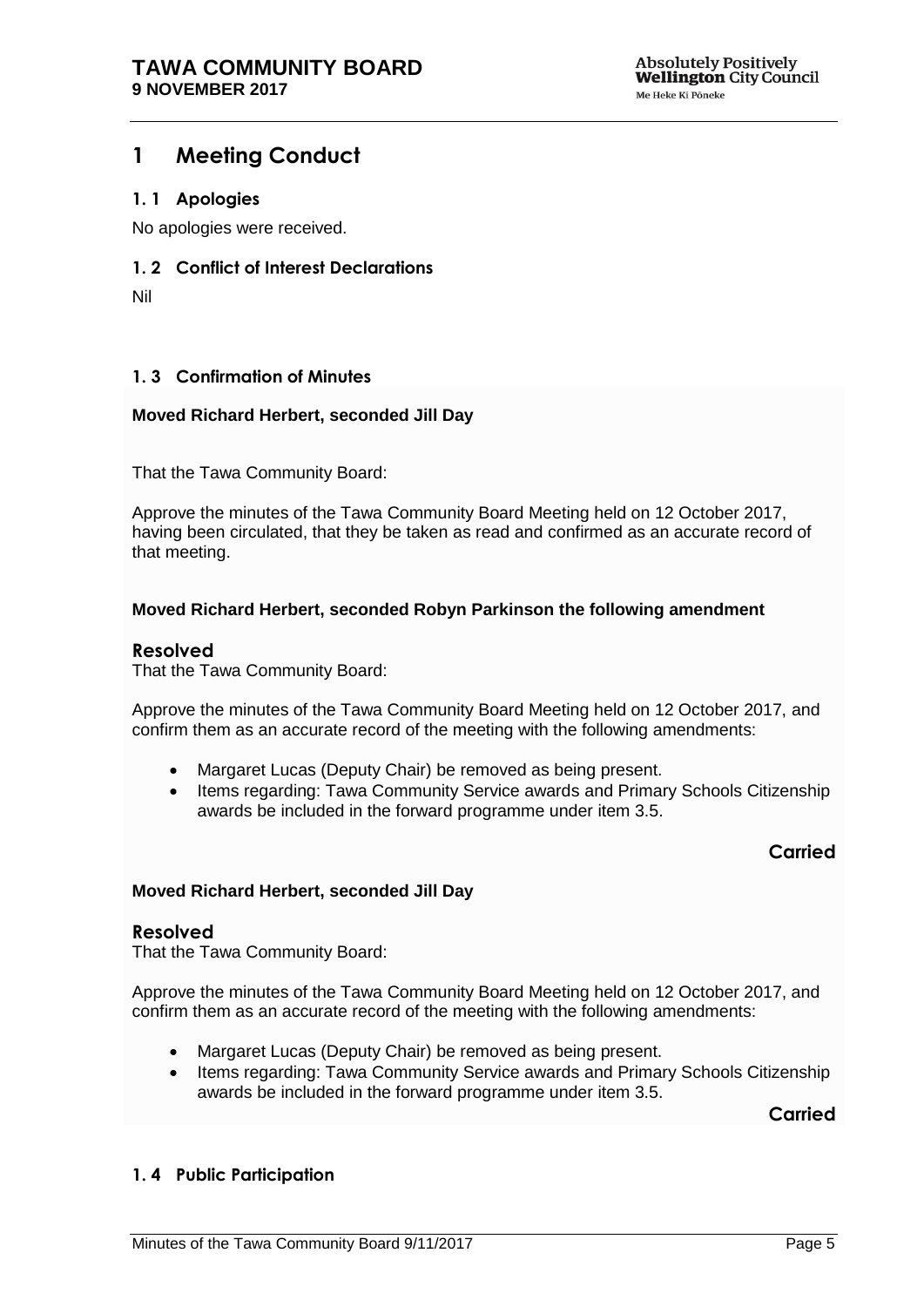## **1.4.1 Steph Night and Stacey Richardson**

The History of the Tawa Brand

# **Change of Agenda Order**

Under Standing Order 3.9.2, and with the leave of the meeting, the Chair may change the agenda order so that reports to be dealt with in the following order:

- 2.3. Members' Update (to be discussed after 3.10)
- 2.4 Tawa Community Board Discretionary Fund Update (to be discussed after 3.10)

# <span id="page-5-0"></span>**2 Oral Reports**

| 2.1 Police Update                                  |  |
|----------------------------------------------------|--|
| 2.2 Tawa Volunteer Fire Brigade Update             |  |
| 2.3. Members' Update                               |  |
| 2.4 Tawa Community Board Discretionary Fund Update |  |

# <span id="page-5-1"></span>**3. Reports**

# <span id="page-5-2"></span>**3.1 Upper Stebbings and Marshall Ridge Structure Planning**

#### **Moved Richard Herbert, seconded Liz Langham**

# **Resolved**

That the Tawa Community Board:

1. Receive the information.

**Carried**

# <span id="page-5-3"></span>**3.2 Criteria- Tawa Community Grants**

**Moved Richard Herbert, seconded Margaret Lucas**

# **Resolved**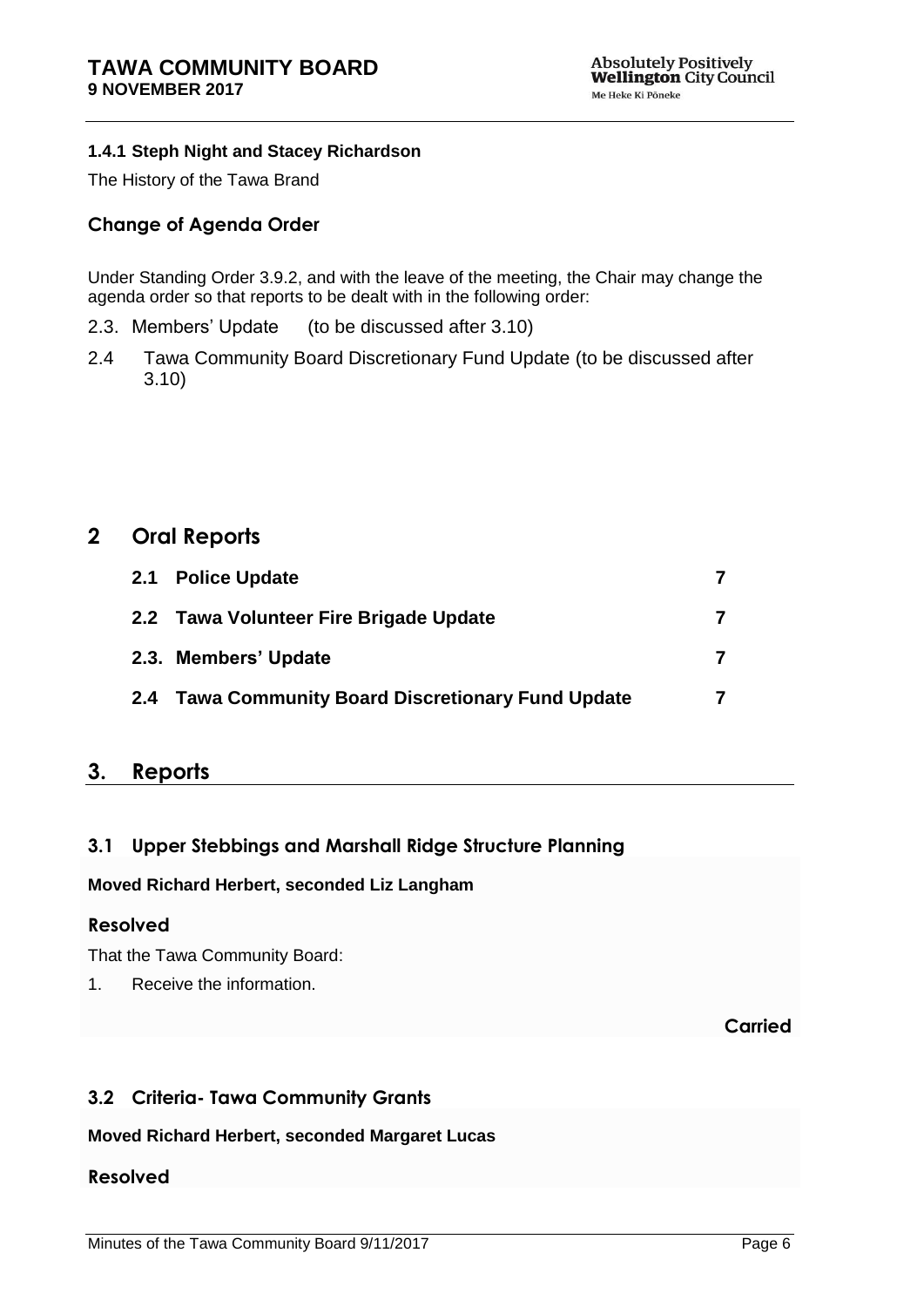That the Tawa Community Board:

- 2. Receive the information.
- 3. Agree to approve the proposed changes to the Tawa Community Grants criteria as set out in Table 1.

(Minute taker's note: Subject to the amendments below:

#### **Under purpose heading**

Current wording:

The Tawa Community Grants fund is designed to assist projects within Tawa (including – Tawa, Linden, Takapu Valley and Grenada North).

#### **Amended wording**:

The Tawa Community Grants Fund is designed to assist projects within the jurisdiction of Tawa Community board area (including Takapu Valley and Grenada North).

#### **Under Criteria Heading**

Current wording:

The project benefits the residents of Tawa

#### **Amended wording:**

The project benefits residents of Tawa.

**Carried**

# <span id="page-6-0"></span>**3.3 Tawa Community Service Awards**

#### **Moved Richard Herbert, seconded Margaret Lucas**

#### **Resolved**

That the Tawa Community Board:

- 1. Receive the information.
- 2. Agree to implement the new Tawa Community Service Award as proposed, subject to the design being finalised in consultation with the appropriate WCC officers and members of the Board.

**Carried**

# <span id="page-6-1"></span>**3.4 Tawa Branding Logo**

#### **Moved Richard Herbert, seconded Jill Day**

#### **Resolved**

That the Tawa Community Board:

1. Receive the information.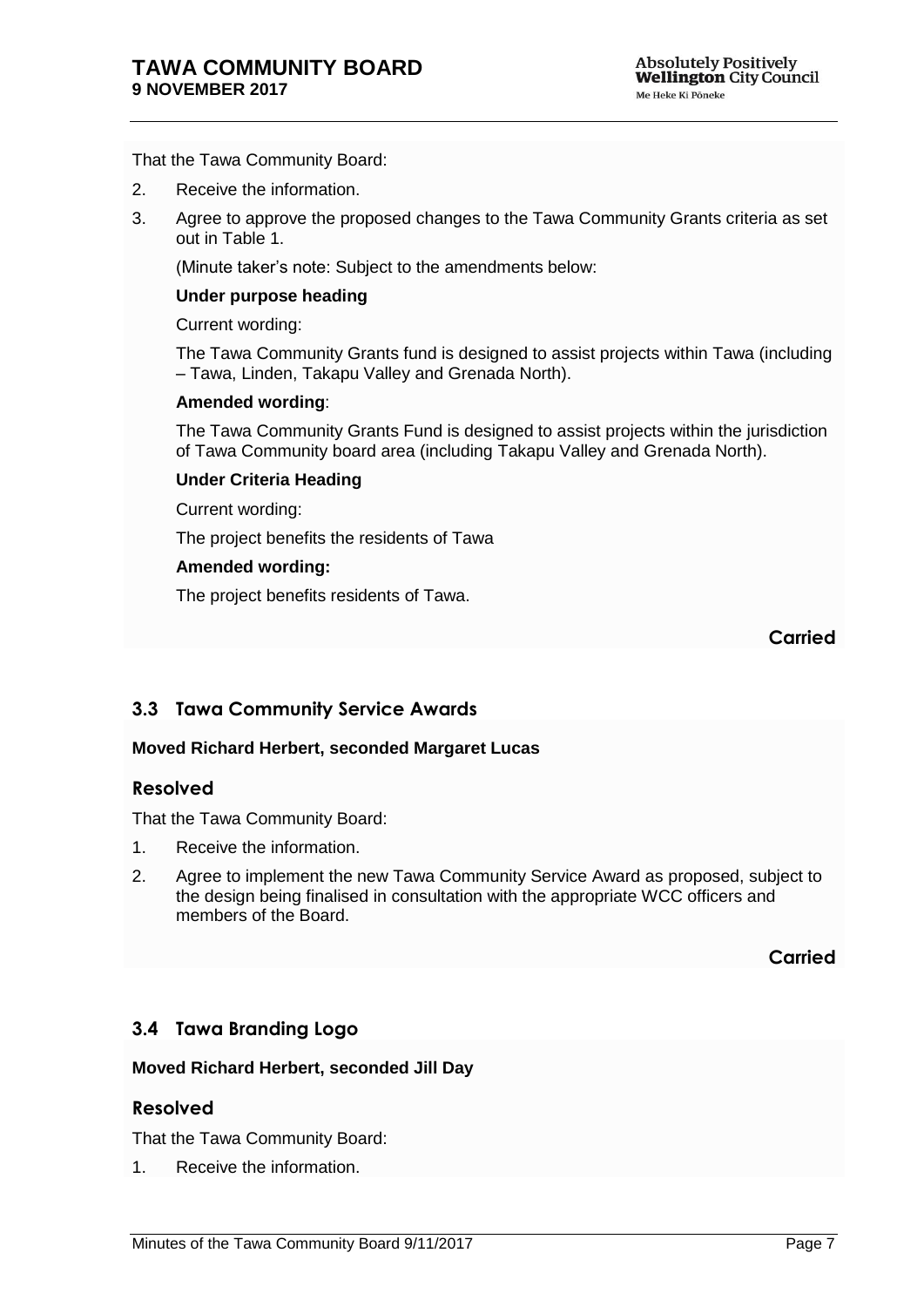2. Support the use of the Tawa branding logo.

**Carried**

# <span id="page-7-0"></span>**3.5 Armistice Day Memorial Plaque Rock**

#### **Moved Richard Herbert, seconded Malcolm Sparrow**

#### **Resolved**

That the Tawa Community Board:

- 1. Receive the information.
- 2. Agree to support the relocation of the World War One Commemorative Plaque and the rock to which it is affixed, from Willowbank to Grasslees Reserve.

**Carried**

# <span id="page-7-1"></span>**3.6 NZ Post Paxsters Trial**

#### **Moved Richard Herbert, seconded Margaret Lucas**

#### **Recommendations**

That the Tawa Community Board:

- 1. Receive the information.
- 2. Endorse a trial of the NZ Post Paxsters to take place in Tawa in 2018.

# <span id="page-7-2"></span>**3.7 Remuneration Review 2017**

#### **Moved Richard Herbert, seconded Graeme Hansen**

#### **Resolved**

That the Tawa Community Board:

- 1. Receive the information.
- 2. Provide collective feedback to Democracy Services regarding the following questions related to community board remuneration:
	- Should community board remuneration always come out of the council governance/representation pool?
	- If not, should it be funded by way of a targeted rate on the community
	- concerned?
	- If not, what other transparent and fair mechanisms are there for funding the remuneration of community board members?

#### **Carried**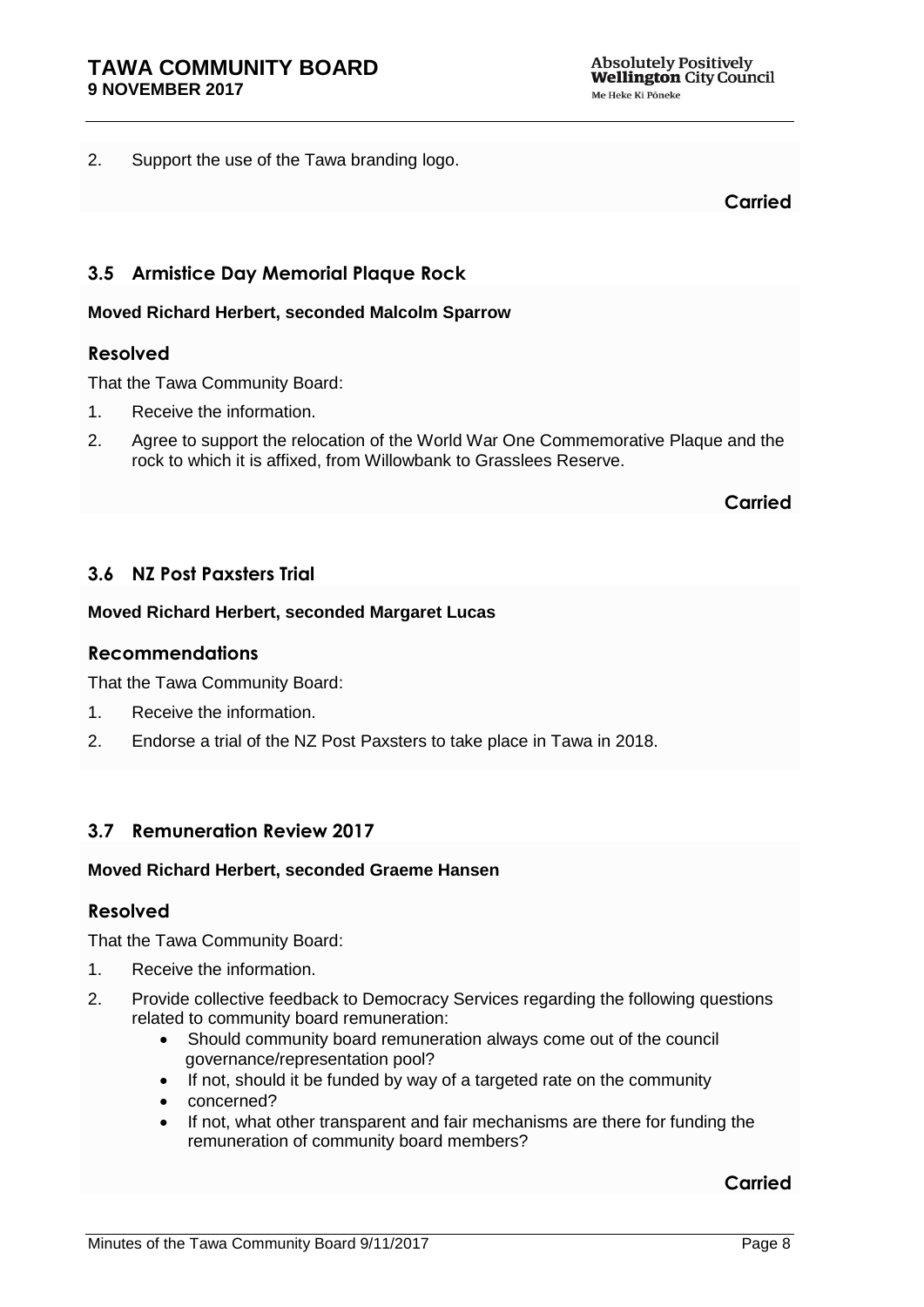# <span id="page-8-0"></span>**3.8 Resource Consent Applications and Approvals for 5 October to 29 October 2017**

## **Moved Richard Herbert, seconded Jack Marshall**

#### **Resolved**

That the Tawa Community Board:

1. Receive the information.

**Carried**

# <span id="page-8-1"></span>**3.9 Current and Upcoming Council Consultations and Surveys**

#### **Moved Richard Herbert, seconded Malcolm Sparrow**

## **Resolved**

That the Tawa Community Board:

1. Receive the information.

**Carried**

# <span id="page-8-2"></span>**3.10 Forward Programme**

#### **Moved Richard Herbert, seconded Jill Day**

#### **Resolved**

That the Tawa Community Board:

- 1. Receive the information.
- 2. Amend the work programme if necessary.

**Carried**

# **2.3. Members' Update**

#### **Graeme**

• Sunrise Boulevard meeting

**Robyn**

- Meeting along with Richard; Bruce, Judith (Tawa Business Group) and Steph, Tony (Tawa Residents' Association) re long-term plan input
- Spring into Tawa most of the time on the Community Garden stall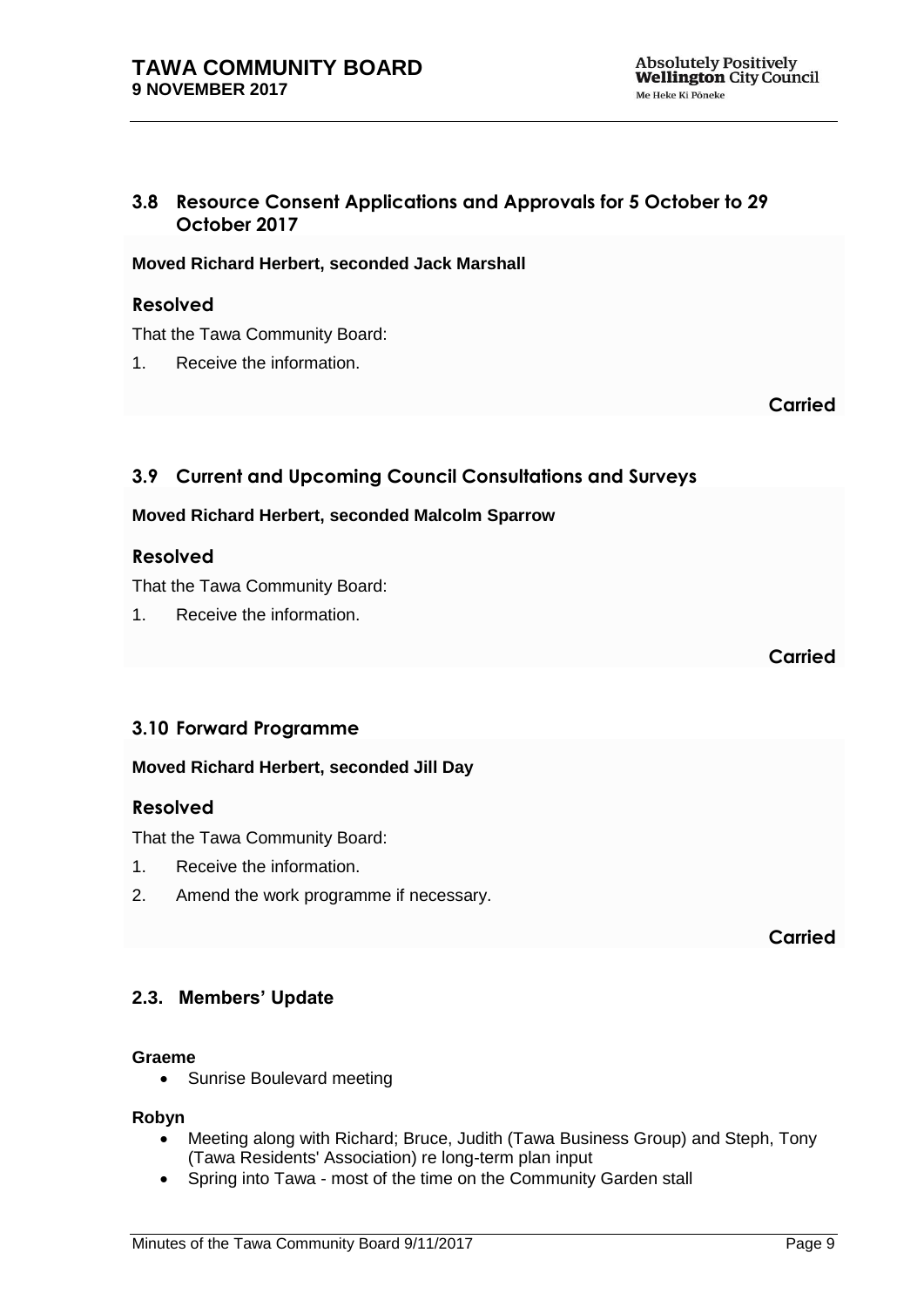- Garden Coordinators' meeting in town: Sarah Adams will be on leave for about a year from next month, hopes to have secured funding process for established gardens by then
- assisting Malcolm with postponement of Neighbourly pot-luck dinner.
- Talked with Mandy at Community Centre concerning the centre staffing: I propose that we consider our community's needs from this well-used facility (and especially Linden's centre) and advocate for greater resourcing to cover those needs
- Our City Tomorrow: Integrating Sustainable Food and Greenspace into our City workshop attended 7th Nov meeting with WCC staff re Service Award certificate design

#### **Liz**

- Tawa Business Group AGM and launch of the new Tawa logo. Very positive reaction to the logo and to the collaborative approach.
- Spring into Tawa set-up and Community Board stall. Found this to be a very productive and engaging time with many residents interested in the neighbourly dinner, water tanks, the RailSafe keep cups, and the free water. Made some new contacts with people interested in supporting the Linden community development including Te Rito Gardens. Was great to see widespread positive reactions to the logo.
- Met with Crs Jill DayPeter Gilberd, Malcolm Sparrow and Brian Dawson regarding community development in Linden. Following up with resuming process of gathering interested parties together at an appropriate time, and with Sam Maclean of CCDHB who is preparing health statistics for us to better understand our community.
- General communication with Board, community groups and residents. A suggestion has come from the North Linden community that we look into better street lighting in the area and that we consider ways of improving the streetscape with planting, etc.

#### **Jill**

- Attended Spring into Tawa. Great event and good conversations with local residents.
- Attended the meeting organised by Greg O'Conner regarding BNZ closing in Tawa.
- Attended the Johnsonville Youth Grants trust awards ceremony. Emily McLean, Head Girl of Tawa College received a grant.
- Working on the Wall Park BBQ (this coming Sunday at 12.30pm) alongside Peter, Malcolm and Liz.
- Discussion about Paxsters with Councillors Sparrow, Gilberd and Calvi-Freeman and Council Officers.
- Attended the Tawa Business group AGM.
- Met with Councillors Sparrow and Gilberd and Liz Langham and Councillor Brian Dawson to discuss Linden Community Led Development.
- Councillors Sparrow, Gilberd and I went on a tour of the Northern Ward with Barbara Mckerrow, Paul Andrews, Bec Ramsey.
- Attended Tawa Technology Education Trust meeting.
- Attended Tawa college prize-giving.
- I would like to acknowledge the loss of Billie Tait-Jones who passed away at the beginning of the week. Billie worked at Council in the Tira Poutama – Māori Partnerships team for 14 years and has been an amazing support to many both in Council and in the Community.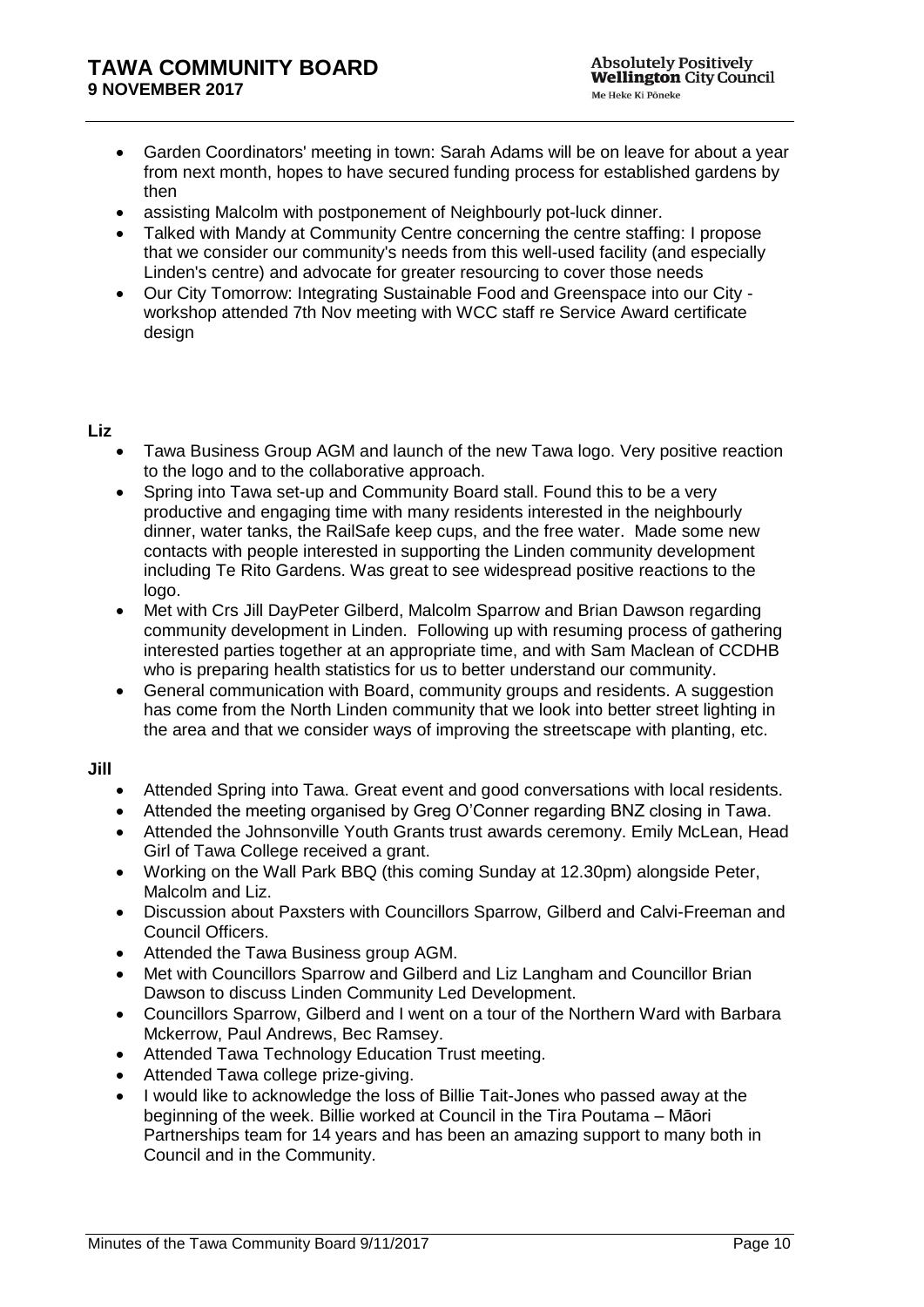#### **Margaret**

- Work with Tawa Resilience Group
- Tawa Grants with Mark Farrar
- Spring into Tawa

#### **Malcolm**

- Been organising Tawa Primary Schools' Citizenship Awards ceremony involving nine student winners from local schools;
- Attended Tawa Resilience committee meeting:
- Met with WCC officers and councillors to discuss NZ Post Paxster trial in Tawa;
- Helping organise North Linden neighbourhood barbecue scheduled for Sunday 12 November;
- Attended Tawa Business Group AGM;
- Joined "Northern Ward walkabout" which took half a day on a recent Friday;
- At Spring into Tawa for seven hours;
- Attended Tawa Technology Trust committee meeting;
- Spoke briefly at Tawa Light Party on 31 October;
- Attended meeting of Sunrise Boulevard residents discussing roading and parking issues;
- Took part in Tawa College academic prizegiving ceremony;
- Attended Tawa MenzShed committee meeting;
- Involved in discussions regarding future maintenance of hanging baskets in central shopping area.

#### **Richard**

- Attended Tawa Business Group AGM
- Attended monthly Camp Elsdon Board meeting
- Attended monthly Tawa Residence Association committee meeting
- Attended Spring into Tawa event and assisted with setup and cleanup
- Attended monthly meeting of Tawa Technology Education Trust trustees
- Attended Monthly meeting of MenzShed exec
- Attended Tawa Branding subcommittee meetings
- Involved with organising a Tawa Probus interest meeting scheduled for 13th November on behalf of Tawa Rotary
- Chaired a meeting of local residents from Sunrise Boulevard and convened by Presbyterian Support Central (Longview Home) concerning parking and other traffic issues effecting residents in Sunrise Boulevard
- Liaised with Tawa Borough Scholarship trustee Robert Tredger for the award monies to be made available and presentation to be made at the Tawa College senior prizegiving. My apologies I wasn't able to make the prize-giving myself due to a time conflict with the Camp Elsdon Board meeting , but the presentation was made by Robert Tredger.

**Jack**

• Spring into Tawa

# **2.4 Tawa Community Board Discretionary Fund Update**